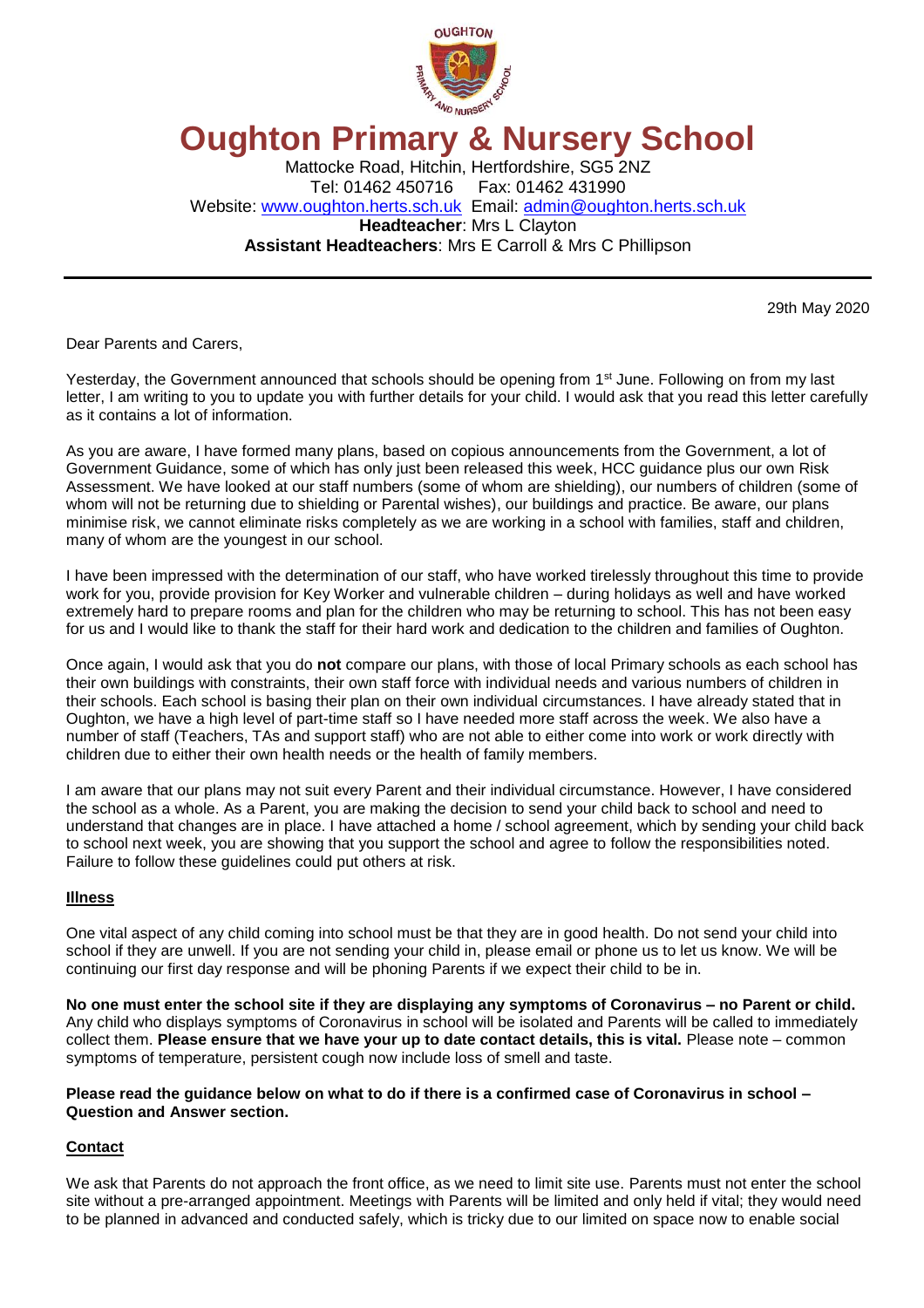distancing rules are adhered to. Please do not ask for the Teacher or Teaching Assistant to meet with you. If you have a concern or query please ring 01642 450716 or email [admin@oughton.herts.sch.uk](mailto:admin@oughton.herts.sch.uk) if you have a query. Please be aware, due to staffing, there may not be a member of staff always on the front desk. Mrs Woollon, our Pastoral Manager will be available to talk to Parents on some days. Please pay for school meals and trips (I am aware of the Year 5 PGL trip booked next academic year and many Parents have phone about this) on ParentMail. If you have the app, click on the top left hand side, scroll down to Payments and click on shop at the bottom.

## **Behaviour Expectation**

Please be aware that positive behaviour in school is vital. Staff will be teaching differently and lessons will be different from normal. All children must behave in a safe and respectful manner towards staff and other children. There is not enough staff to follow children who run off or deal with children who do not follow instructions. If children do not follow the normal rules of school, **you will be contacted and they will not be able to be in school at this time.** We expect children to follow our rules and we expect them to all follow the instructions of the staff. The health and safety plus emotional well-being of children and staff is paramount. Please ensure that if your child sometimes pushes the boundaries, they fully understands this. They must follow instructions from staff, this is vital.

## **Clothing**

Please ensure that your child is wearing their school uniform and all jewellery, nail varnish and make up is removed. If you need any sweatshirts, please contact Mrs Jordan via [receptionist@oughton.herts.sch.uk.](mailto:receptionist@oughton.herts.sch.uk) Please ensure that uniform is washed daily, this follows Government advice. Plain white t-shirt tops / shirts are absolutely fine. See question in Q & A.

## **Belongings**

Please limit what your child brings into school. They may bring in their packed lunch and water bottle. If your child brings in a pencil case, this must remain in school and not taken home each day. No mobile phones in school as they cannot be locked up in the Office. If this is a problem, please email us to explain why you feel it is necessary for your child to bring their mobile into school. We do not take any responsibility for any loss of mobiles or any other item. No scooters or bikes in school please. No toys or games please. Reading books will not be given out to go home. We have hand sanitisers in classes so children will not need to bring these in school.

## **Lunches**

I have been informed by Herts Catering that they are only able to provide cold packed lunches as they need to follow the social distancing guidelines within the kitchen. Children in Reception and Year 1 will be provided with a universal free school packed lunch if you wish. Children in Year 6 may order a school packed lunch, however, unless they are entitled to a free school meal, you will need to pay for this. You will need to provide your child with a packed lunch if they are not having a school packed lunch. Lunches will be eaten either in the classroom or outside. Lunches will be eaten within their group. **Nursery children will need to be collected at 11:45pm.**

# **Special Educational Needs Provision / Interventions**

Due to Coronavirus our SEND provision must be very different and limited, in order to keep children and staff safe. We now have less staff available to work with children as they are now split up across our school as we follow Government guidance. Interventions will be limited. They may be some which will continue such as Lexia. However, children will not be able to leave their room to work with a Teacher or TA. Staff will not be able to provide 1:1 teaching or support. Advisors will not be coming into school. As things improve across the country, we hope that provision will be restored as soon as possible. Mrs Phillipson will be supporting children through helping the staff leading groups.

#### **Group Information**

As you are aware the classes in Nursery, Reception, Year 1 and 6 plus Key Worker children have been grouped into groups of less than 15 children. Year 6 has been split into three groups and Year 1, Reception and KW children have all been split into 2 groups. There is one Nursery group.

Please note, the staffing may change at any time due to staff illness or any if more children start to attend, groups may need to change. Also, timings have been staggered. We will see if these times work on Monday, if not, we will change them. You will need to bear with us in this transitional time.

You child will be with their group throughout the school day. They will be in their classrooms and outside at times. Break time for Year 1 and 6 will be on a rota basis so all groups access the playground and field.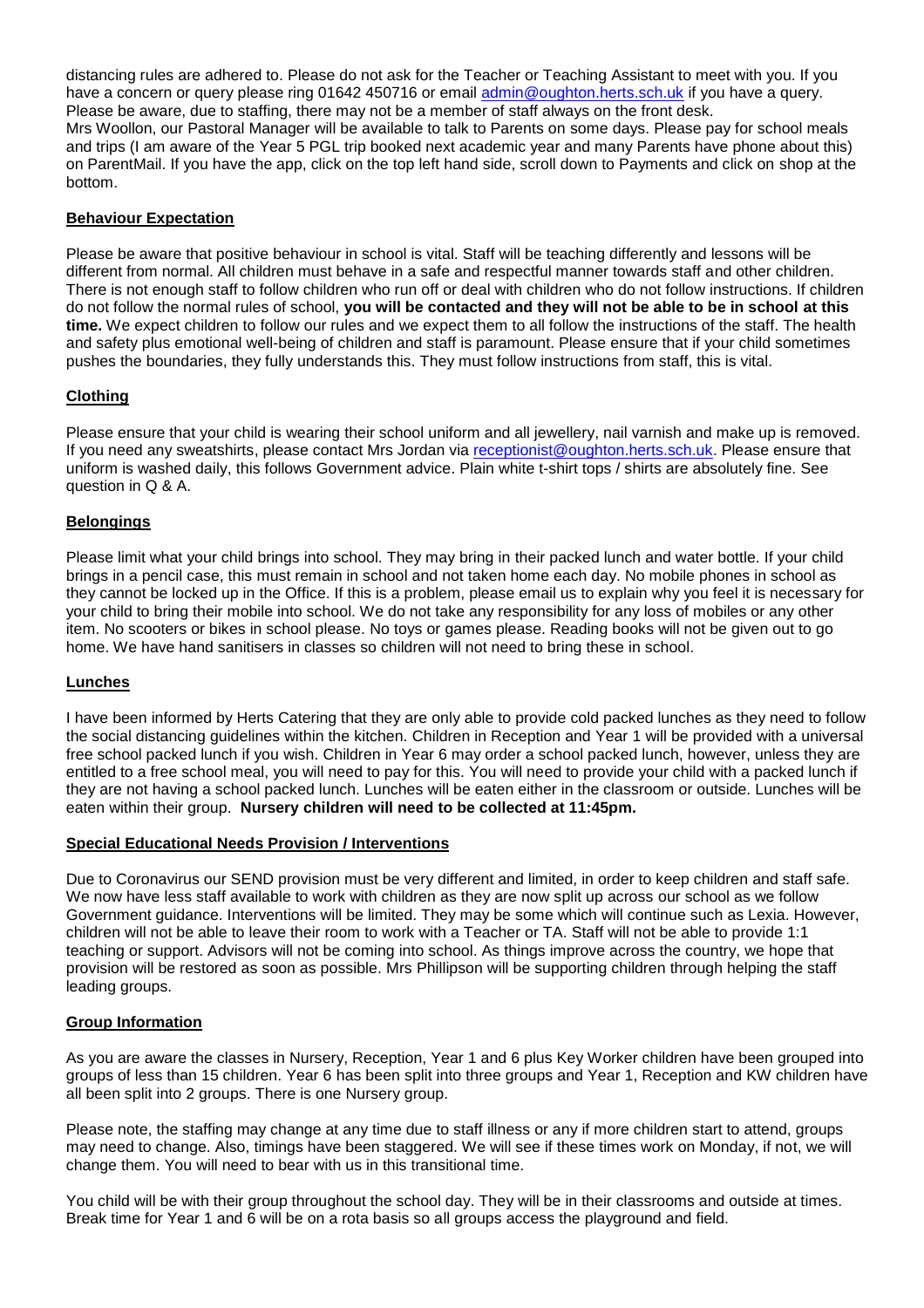| <b>Cohort</b>                                                                      | Location                               | <b>Arrival</b> | Pick up            | In via                                                                                                                                     |
|------------------------------------------------------------------------------------|----------------------------------------|----------------|--------------------|--------------------------------------------------------------------------------------------------------------------------------------------|
| Nursery<br>Mrs Murray and<br><b>Miss Renney</b>                                    | Nursery Classroom                      | 8:55am         | 11:45pm            | Red front gate and up to Nursery class by the Family<br>Centre.                                                                            |
| <b>Reception Group A</b><br>Miss Hurley, Mrs<br>Woollon, Miss Duggan &<br>Mrs Lacy | Reception<br>Classroom                 | 8:45am         | 3:00pm             | Red front gate, then Reception green gate. Please wait<br>outside on the markers.                                                          |
| Reception Group B<br>Mrs Merriman and<br>Miss Mossman                              | Year 1 classroom by KS<br>1 playground | 8:45am         | 3:00pm             | Moss Way red gate then green gate and walk round to<br>the class by the fence panels in KS 1 playground.                                   |
| Year 1 Group A<br>Miss Daniels, Miss<br>Savage & Miss<br>Jennings-Dawes            | Spare classroom<br>KS 1 next to Oak    | 9:05am         | 3:05pm             | Moss Way red gate then green gate and walk around<br>to second classroom by KS 1 playground                                                |
| Year 1 Group B<br>Mrs Stephenson and<br>Mrs Chalkley                               | Y2 Oak classroom                       | 9:15am         | 3:20pm             | Moss Way red gate, green gate, keep walking to the<br>first classroom                                                                      |
| Key Worker Group A<br>Mr Marshall and<br>Miss Fletcher                             | Y3 Alder JL class                      | 8:55am         | 3:15 <sub>pm</sub> | Front main gate then through to the front door                                                                                             |
| Key Worker Group B<br>Miss Harvey & Miss<br>Evans                                  | Y3 Alder RB class                      | 8:55am         | 3:15 <sub>pm</sub> | Moss Way red gate, green gate walk around, through<br>KS 1 playground, past Apple, keep to the path and you<br>will come to the classroom. |
| Year 6 Group A<br>Mrs Drakes, Mrs<br>Baverstock & Mrs<br>Kumar                     | Y6 Silver Birch LD<br>class            | 9:10am         | 3:05pm             | Front main gate then green gate into Y6 class - you all<br>know where this is!                                                             |
| Year 6 Group B<br>Mrs Smith, Miss<br>Lincoln                                       | Y6 Silver Birch MS<br>class            | 9:20am         | 3:00pm             | Front main gate then green gate into Y6 class - you all<br>know where this is!                                                             |
| Year 6 Group C<br>Mrs Lopez, Mr Lewis                                              | Y5 Willow<br>classroom                 | 9:00am         | 3:10pm             | Front main gate then green gate and up the stairs.                                                                                         |

## **Site Arrangements**

We have organised a one-way system around the site to reduce people passing as much as possible. The entry gates are: front red gate and green gate near Year 6 classes (by Kitchen) and Moss Way gate (by Early Days Playgroup). Please note - **the top red gate in KS 2 Playground, Redhill Road is exit only** for Year 6, Year 1 and Key Worker Group B. **Please do not try to enter via this gate.** Some Parents dropping a few children off may have to take a longer route around the site. Please see the map given to show entry and exit. **No bikes or scooters are allowed on site.** 

**Please see the maps to see where you should enter and how you should leave the school site.** 

## **Waiting and coming into the classroom**

When you locate the room, please wait for the door to open. Please wait with a 2m distance from others. We have put markers where we can. If you can, please leave other children at home with an adult, although I know that this is not possible for all. However, all young children must not run around the site at all. They must stay with the Parent who is dropping them off at all times. They must not come into contact with any other family. The school equipment must not be touched at all, this includes climbing frames. Please do not gather at entrance gates or doors. **Only one Parent is allowed to accompany children onto the site.** This is Government guidelines.

Year 6 children may walk themselves to school if that is your wish. However, they must not meet up with friends and they must not walk in close contact of others. They are older enough to understand the 2m distance and although I understand that at times, they may forget, they must not deliberately break the social distancing guidelines. They must also adhere to the timings of arrival and keep to the markers. If your child does not adhere to these rules, you will be requested to bring them in. The safety of each child is vital.

You are responsible for preparing your child to come into school safely. Staff cannot guide them into the classrooms. You will need to ensure that they walk in calmly. Staff will support you in this if needed by talking to the children,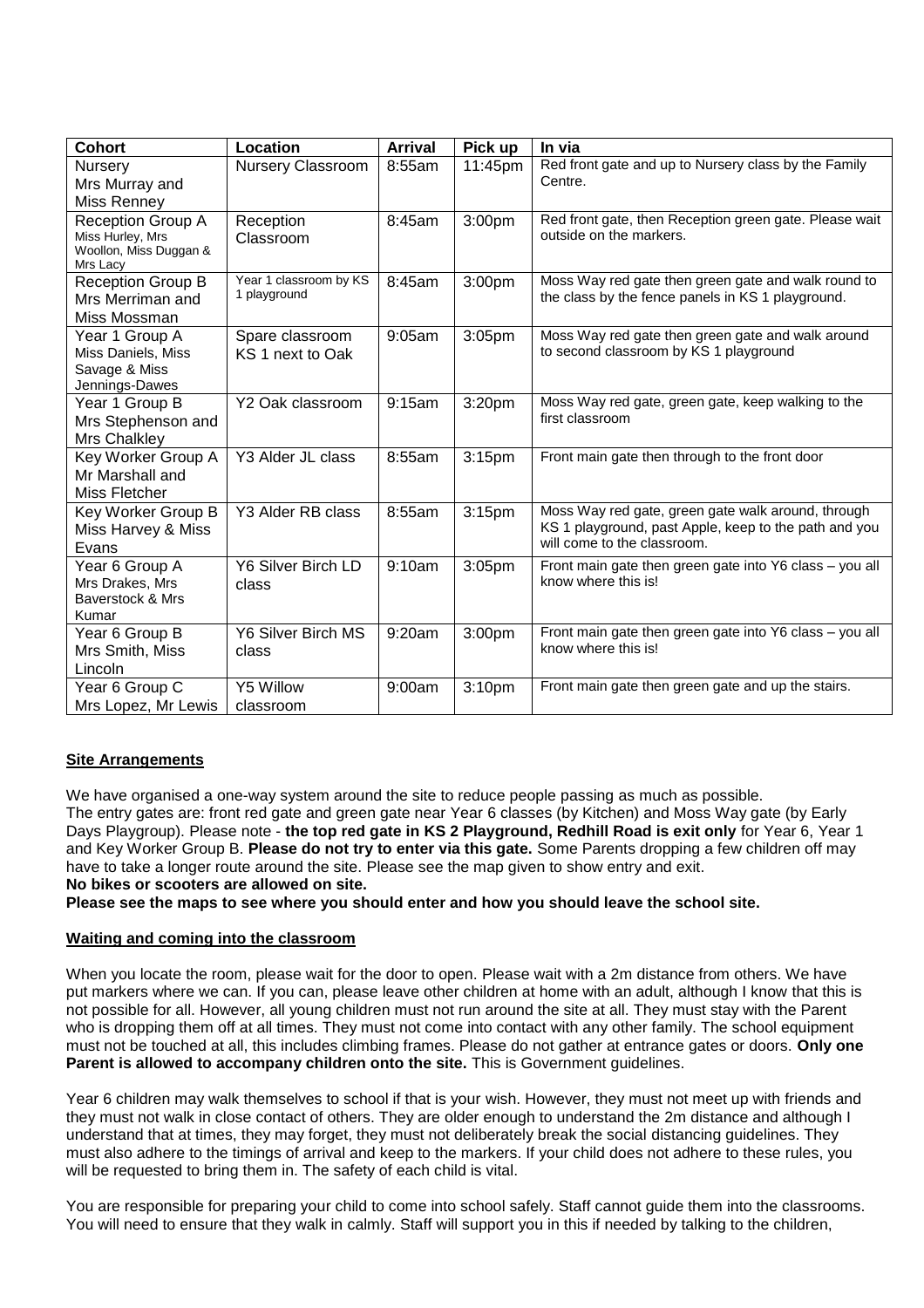however, we are not able to hold or cuddle a child. There will be an additional child friendly sheet for you to read to your child and hopefully, this will help reduce any anxieties they may have. We know that some children may struggle coming back into school.

On arrival, all children **must** wash their hands thoroughly before they sit down at an allocated desk or space. Their belongings will be at their table. In Early Years, their coats will be on a peg. **No Parent is allowed in the classrooms.**

## **Key Worker and Vulnerable Children – Year 2, 3, 4 and 5 children**

Just to remind you, if you are a Key Worker and your child is in Year 2, 3, 4 and 5 and you have filled in the form requesting a place from week beginning 1<sup>st</sup> June, home learning will continue to be sent home and this work will also be followed within school, supplemented with some whole group project work. Your child has been placed in a Key Worker group. Group A -Year 4 and 5 (Alder JL Year 3 class access through the front door). Group B - Year 2 and 3 (Alder RB Year 3 class). A form will be sent each week for you to book a place. **You must book a place**, please do not expect a place to be given last minute – this will not happen. Staff need to be prepared and must know who is in each day so they can plan their work.

# **Transition**

We will and have been liaising with secondary schools regarding transition for our Year 6 children. At the moment, we do not know what will be place. Parents may need to contact the secondary schools if they require additional information.

## **Questions and Answers**

I have detailed the questions asked below which are relevant to you plus the Government guidance regarding cases of Coronavirus. New questions are in black, previous questions, which may be useful to you still in green.

## *Government Guidance - Opening schools and educational settings to more pupils from 1June: guidance for Parents and Carers. 11 May 2020*

## **Q What happens if there is a confirmed case of coronavirus in my child's school, college or childcare setting?**

A When a child, young person or staff member develops symptoms compatible with coronavirus, they should be sent home and advised to self-isolate for 7 days. Their fellow household members should self-isolate for 14 days. All staff and students who are attending an education or childcare setting will have **access to a test if they display symptoms** of coronavirus.

Where the child, young person or staff member tests positive, the rest of their class/group within their childcare or education setting should be sent home and advised to self-isolate for 14 days. The other household members of that wider class/group do not need to self-isolate unless the child, young person or staff member they live with in that group subsequently develops symptoms.

As part of the national test and trace programme, if other cases are detected within the child or young person's cohort or in the wider education or childcare setting, Public Health England's local Health Protection Teams will conduct a rapid investigation and will advise schools and other settings on the most appropriate action to take. In some cases, a larger number of other children and young people may be asked to self-isolate at home as a precautionary measure - perhaps the whole class, site or year group. Where settings are observing guidance on infection prevention and control, which will reduce risk of transmission, closure of the whole setting will not generally be necessary.

Q If I change my mind and decide against my child coming into school next week, what should I do? A Please email us and inform us of this as soon as possible. We have registers ready and will be ringing as normal anyone who should be coming into school to find out where they are. Our normal first day response continues as this is a safeguarding measure as well as attendance procedure. We need to know that all children are safe.

Q If I would like to delay the place and my child to attend in a week or two, is this possible? A Possibly yes. However, if more Parents change their minds and want places, the place will be given to someone else and they may be put into a different group. We could only reserve a place in exceptional circumstances and there would have to be a good reason for this.

Q If my child is given a group and I want them to be in another group, can they change?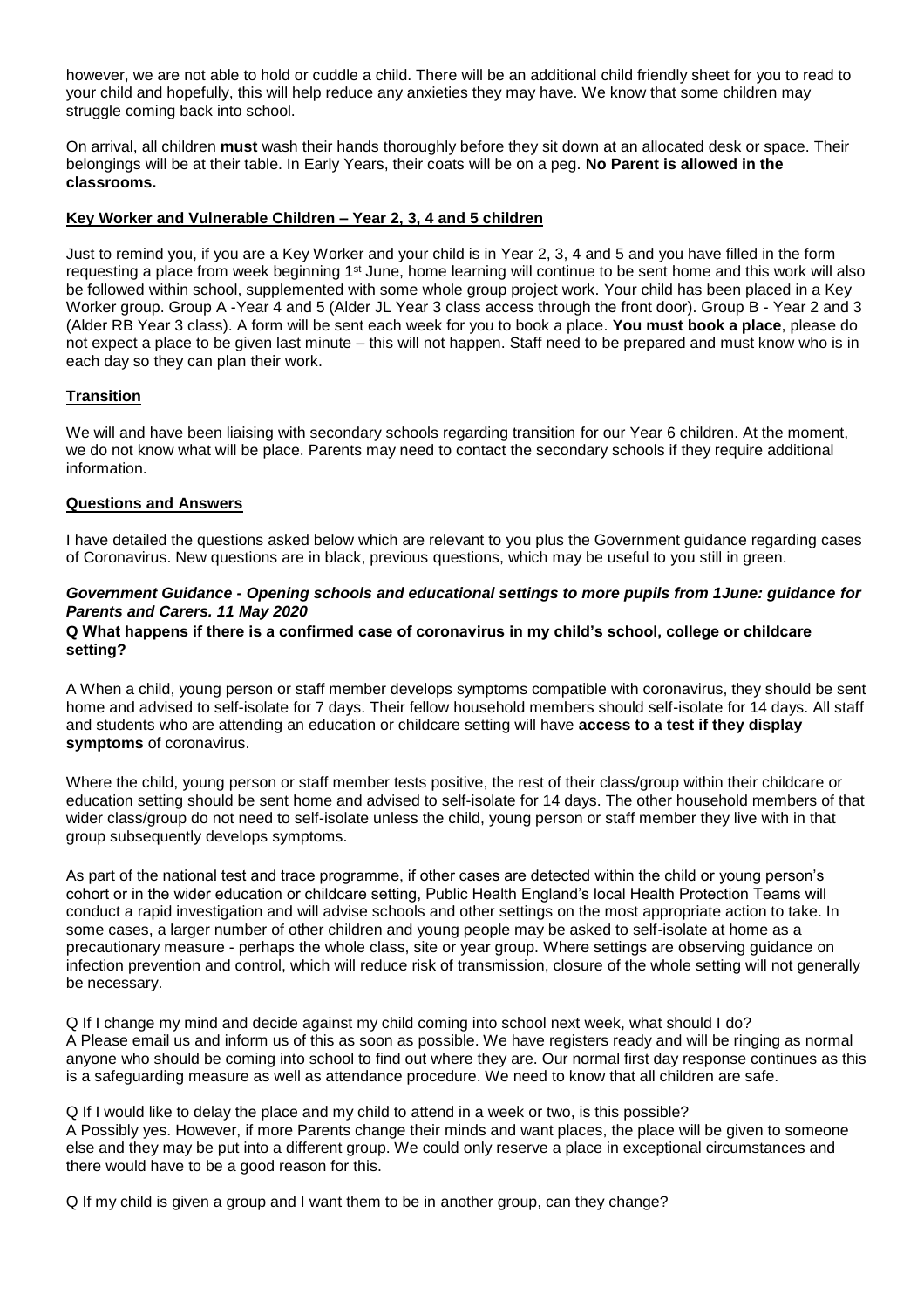A No I am sorry but the groups have been organised and decisions have been based on many different aspects, including staffing.

#### Q What cleaning measures are in place?

A Rooms will be limited to one group only and these rooms will be thoroughly cleaned at the end of the school day by our team of cleaners. The cleaners will be using a diluted bleach solution. Throughout the day, staff will be cleaning shared items, using a checklist such as door handles, toilet doors, taps, sinks, toilet handles, light switches, hand rails, any shared equipment ie play equipment – any element which are shared by children or staff. Tables will be cleaned but remember they are only used by one child within Year 1 or Year 6. In Early Years, tables will be cleaned before another child moves to the area. We will also be ventilating the rooms well. We have removed a lot of items from classes. Any ICT equipment used will be limited to one person use only then cleaned.

## Q Why isn't online schooling an option? Most children have an ipad or phone.

A We do give some websites out for home learning. However, many of our children do not have enough access to an ipad or computer. For complete online schooling, children would need access via computers to aid their learning. We would not want to rely on using phones for long periods of time throughout the day; this would have an impact on the children's eye sight. Our home learning is varied – some open ended work, work in books plus supplemented with websites. Many of our families have more than 1 child who would need access to technology. We have been monitoring the website programs given to children and this shows a limited amount completed. It is a balance and I hope that we have a good balance of work – some online and some not. The Government have given us guidelines to follow and have stated that we need to open to some year groups and this is what we are doing.

#### Q. We have a family member who is critically vulnerable and we have received a letter. Can my child attend school? A. No. If a child lives with someone who is shielding, they should not be attending school unless stringent social distancing can be adhered to. This is very challenging in a school. Please see the guidance at gov.uk. Please contact us if you have any concerns of this nature.

## Q Will my child be 100% safe from catching Coranavirus in school?

A No I cannot guarantee this at all. We cannot be 100% safe and I have been clear and honest to Parents - we are working with children, who, as you are all aware, are unable to keep a 2m distance. However, we will remind them and do our best to keep a distance. The Government has stated in their guidance Coronavirus (Covid-19): Implementing protective measures in education and childcare settings 11 May 2020 that "**early years and primary age children cannot be expected to remain 2 metres apart from each other and staff."** 

We will encourage safe distances, however, the younger children in Nursery, Reception, Year 1 and even Year 6 cannot be expected to fully understand these restraints. Young children will get close to adults; this is part of human nature and they will also stand close to the other children in their groups as they learn and play during the school day. They are still developing their social skills and interaction is key at this phase in education. We will not be putting children in small squares. We will not be enforcing Early Years children to sit at desks apart from others. This is not how the Early Years setting works at Oughton. We will space Year 1 and Year 6 desks out for them to work at when they are in their classrooms, to keep distancing measures. We will also be taking our learning outside. The Teachers are working hard to adapt their teaching to changing times. However, we **will** be reminding them of the safe distances and we will teach them about hygiene, as I am sure you are too. We **will** be frequency hand washing, regularly cleaning the setting and will minimise contact and mixing of groups. I would remind you that **you**  are making the decision to send your child into school, knowing the risks and we cannot keep children 100% safe from catching Coronavirus. However, we will try to minimise risk as much as is possible given our circumstances for children, Parents and staff.

#### Q Is returning to school compulsory?

A The DfE Planning Guide for Primary Schools 14 May 2020 has stated: Parents and carers of eligible year groups, and critical workers/parents and carers of vulnerable children are strongly encouraged to bring their children in, but they will not face fines or other sanctions if they don't.

#### Q Will it be full 5 days a week? Will we have a day off?

A Attendance expectations will be the same as usual – for 5 days per week but we have adjusted our start and end times to allow a safe access and exit. Work will continue throughout the week and missing days impacts greatly on their learning.

#### Q Can my child attend part-time in Reception, Year 1 or Year 6?

A No the children are expected to be in school for a full day. We do not have the staff in school to cater for different children leaving at different times, other than any staggering start and finishing times.

#### Q Will my child need to wear their school uniform?

A Yes – **all children, including Key Worker children will be required to wear their school uniform as normal.** The Key Worker children at present have not been wearing their school uniform but this is due to the fact that this small group of children have been the only ones in school, whilst the rest of the school are not. Week beginning 1<sup>st</sup>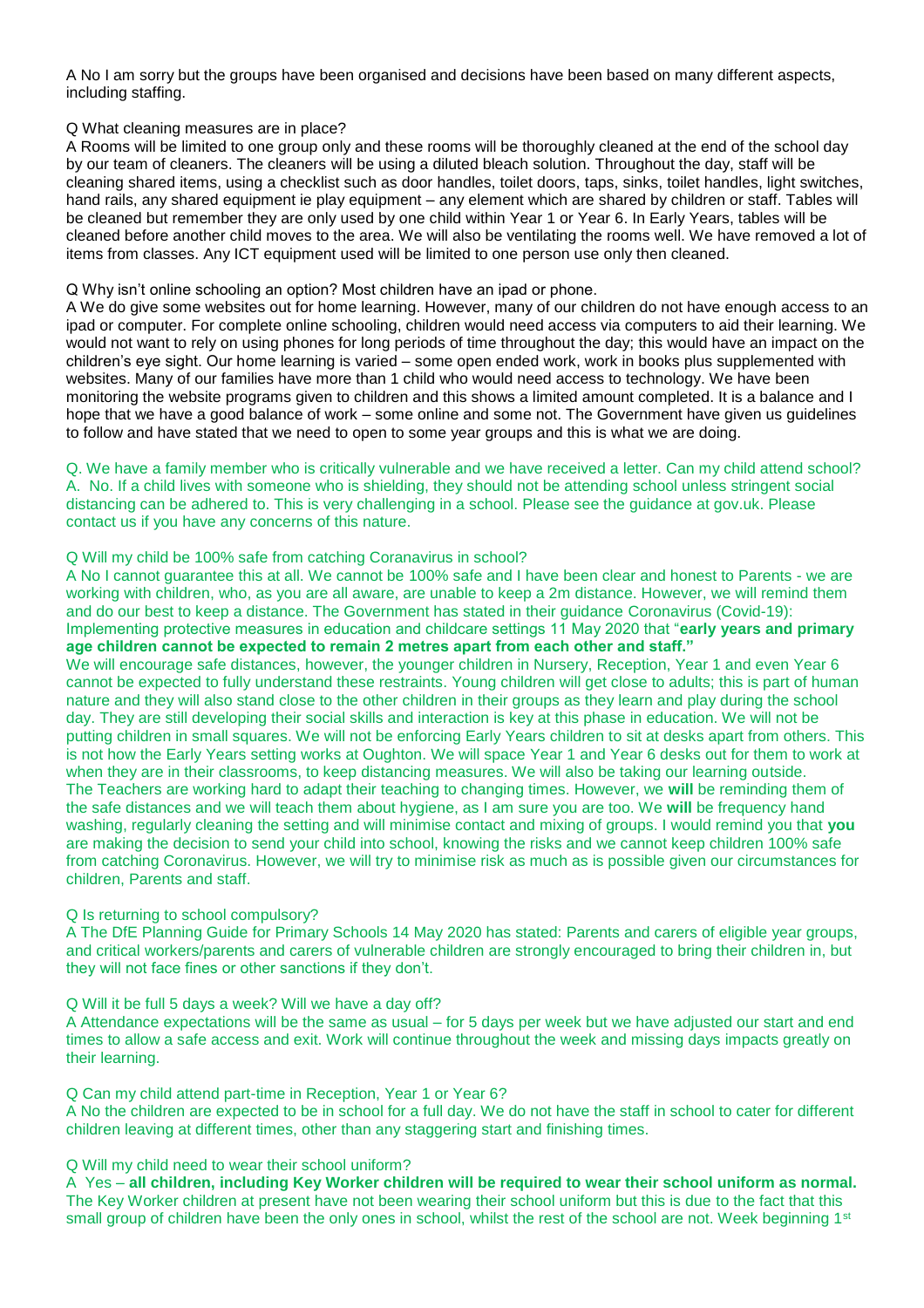June, **everyone is expected to wear a uniform**. The wearing of our uniform sets the standard and shows that we are at Oughton Primary and Nursery School and are ready to learn. It also unites the children together. I am aware that some of the children may have grown out of their school shoes and these are difficult to replace. Clothes will need to be washed at the end of each school day. Plain white shirts / t-shirts are fine and we understand that with possibly more washing, this will impact on their uniform. At this time, sensible shoes/smart trainers are acceptable. Normal school rules apply – no jewellery, no nail varnish, hair tied back applies. If you have a problem and your child has grown out of their sweatshirts, we do have some preloved sweatshirts or new ones in stock. Please email [admin@oughton,herts.sch.uk.](mailto:admin@oughton,herts.sch.uk)

## Q I am a Key Worker, can my child attend part-time? (My child is in Year 2, 3, 4 and 5)

A Yes but only as full days. We do not have the staff to collect and bring children to the front office. You will be asked to book your child in **on the days you work away from home**. If you are at home, or working from home, your child should be with you.

## Q. What do the classes look like?

A. Different to when the children left, yet with some aspects the same. They have been deep cleaned. In Year 6 and 1, many tables have been removed or put to the side and the tables have been spaced out individually. Furniture is now limited. The displays are as they were, with some parts taken down to allow access. However, the classes will still look familiar – colourful, organised and still engaging.

In Early Years, there are still workstations with space in between so the children can produce creative pieces of work. However, children in Early Years do not sit at desks; this is not how our Early Years setting works. Some furniture and toys have been removed. We have put some equipment away from outside, as a lot of it cannot be cleaned each day. Unfortunately, the classes do not look quite as lovely as they did before, but they are still engaging and child friendly, with work still displayed on walls. The rest of the school looks very similar. Our hall has the lovely work produced by our Key Worker children on display.

We are still working on the classrooms, no room is yet ready as this takes a lot of time and many staff are coming in over half term in order to prepare.

#### Q Will the children have the same Teacher or TA for each session?

A In most cases, yes. However, for some groups, there may be another member of staff leading at some point over the week as Teachers need planning time. Some of our Teachers are part-time so there may be a job share within the group. Once the group has met their staff across the week, the plan is for these staff to remain with them over following weeks – until either the rest of the school needs to return or health conditions regarding staff arise. Staffing may and will change if needed. However, all decisions are made to reduce the impact to the children where possible.

#### Q Will the children go out at break and lunchtime?

A Yes. They will go out and will play in their allocated space with their groups. Groups will not able to mix, however they will see other children in other groups ie out on the field or in an allocated area in the playground. We will encouraging waving, messages etc as it is important to recognise that some of their classmates may be in a different group and friendships are vital to everyone.

## Q What happens if my child becomes ill?

A You will be immediately contacted and asked to collect your child straight away. If Coronavirus is suspected, your child will be isolated from the rest of their group immediately and you will be contacted. If this is the case, the child presenting with symptoms will need to self-isolate for 7 days and their fellow household members should self-isolate for 14 days. All staff and children in their group who are attending school will have access to a test if they display symptoms of Coronavirus. If someone tests positive, the rest of their group will be send home advised to self-isolate for 14 days. Please see DfE Coronavirus (Covid-19): Implementing protective measures in education and childcare setting 11 May 2020.

#### Q What transition activities would take place?

A We do not know exactly. The 'move up' day in July is unlikely to take place so we will be finding different ways for children to feel like they have the information they need before starting their new school. We hope that the Secondary schools will support us with this and pass information to us to discuss with the children. We will be talking about moving on, changes and differences in schools as part of our work in Year 6.

Q I am a Key Worker and I have one child in a year group where they are all in school and another child in a different year group. Can they be together?

A Not in school. A child cannot move groups. They cannot be in their Year Group one day and then with their sibling group on a different day. This is to ensure limit the spreading of the virus for staff and children. The work set will also be different. Year 6, 1, Nursery and Reception will be taught work at their level by a Teacher with other children in their cohort. The Key Worker groups are for children in Year 2, 3, 4 and 5 and will be focusing on the work for their year groups only. Year 6, 1, Reception and Nursery staff will not be setting work for home learning. We are providing full-time for these cohorts to make this simpler for Parents and better for the children's education.